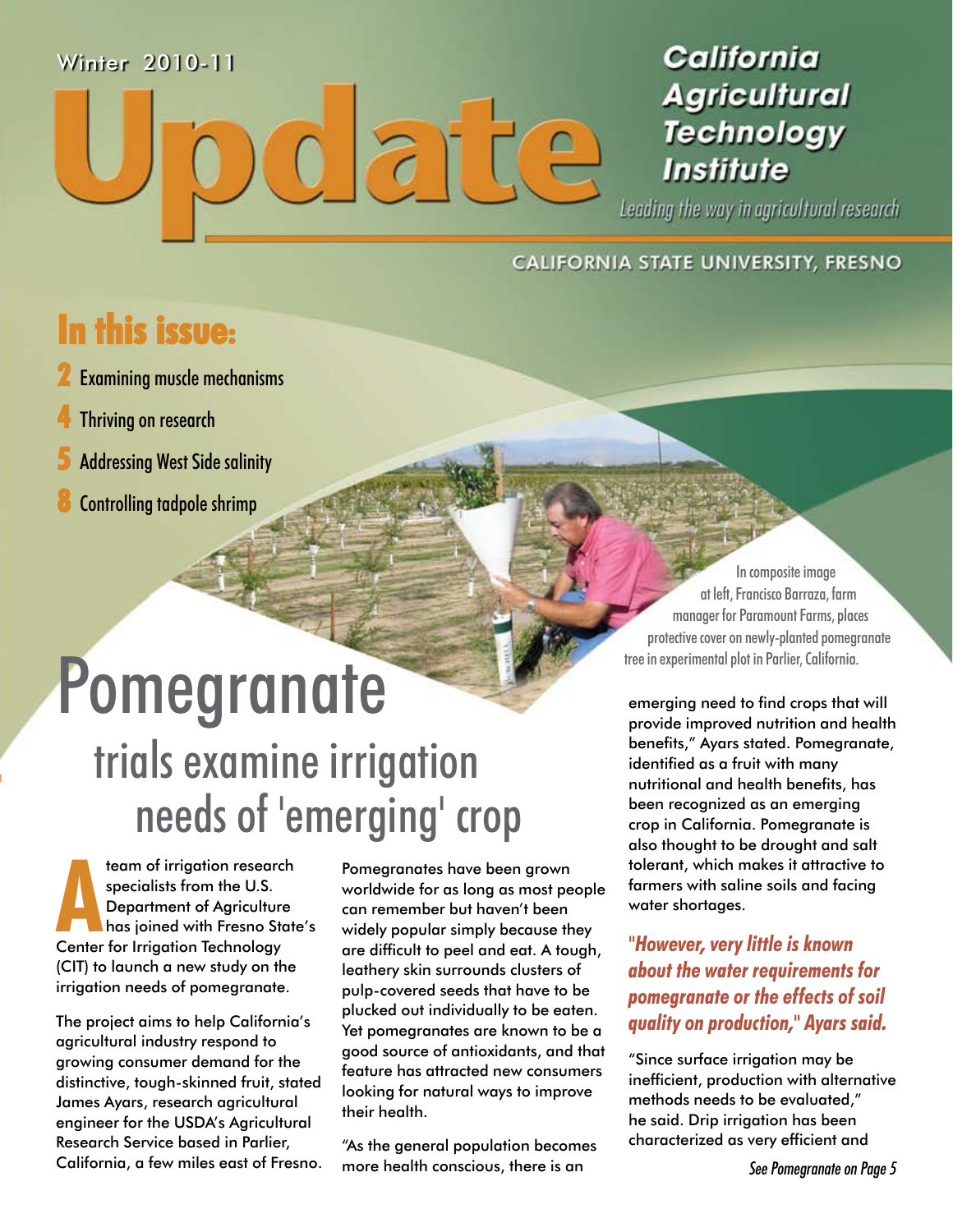# Examining muscle mechanisms

Study of Paylean effects on pigs may provide new insights into growth of human muscle tissue

**AND California State Polytechnic<br>University, Pomona is delving<br>deep into the muscle fibers<br>of pigs in an effort to help pigs, and** research specialist from California State Polytechnic University, Pomona is delving deep into the muscle fibers humans, turn the food we consume into more healthy lean muscle instead of fat.

Biology Professor Robert Talmadge is studying the mechanisms by which muscle is built with the support of a grant from the California State University Agricultural Research Institute (ARI). His work is focused on the effects of Paylean®, a feed supplement used to increase growth efficiency in the swine industry.

*"A feed supplement has been developed that changes the way nutrients are used, in that calories normally stored as fat are shifted to lean muscle tissue," Talmadge said.*



*Update is published quarterly by the California Agricultural Technology Institute at California State University, Fresno*

> Jordan College of Agricultural Sciences and Technology

Joe Bezerra, CATI Director of Operations Steve Olson, Publications Editor

Phone 559-278-2361 • Fax 559-278-4849 Web http://cati.csufresno.edu

> *Update* Winter 2010-11 Publication #110101

"The net effect is a larger animal that has a leaner body."

Paylean has been approved by the federal Food and Drug Administration for use in the swine industry. It contains ractopamine hydrochloride, a small molecule that increases muscle protein growth and improves feed efficiency.

The net effect of Paylean supplementation is a larger animal that has a leaner body, Talmadge said. However, questions remain about exactly how it works.

"There are multiple cellular and molecular pathways by which the accumulation of muscle mass may be stimulated. We have designed experiments in pigs that will show which of these pathways are the targets of Paylean," Talmadge said. If the feed additive targets a single pathway, this opens the possibility of developing a supplement that will target a different pathway.

"This could further benefit feeding efficiency with the net result being increased productivity while perhaps minimizing the environmental impacts of feedlots," he said.

#### Work has broader application

Talmadge's work has implications beyond the barnyard. Studies have shown that all mammals, including humans, use the same pathways to build muscle mass and store calories



Cal Poly Pomona biology student Cathryn DeGuzman assists Professor Robert Talmadge in preparing to examine the effects of Paylean on pig muscle tissue.

as fat or muscle; thus his findings from the pig study should open new insights into what might work in the human diet.

Paylean use is not without controversy. Some members of the swine industry have contended that Paylean is harmful, causing muscle distress and other health problems. Label instructions for the drug warn it is not for human use and advise handlers to use protective coverings when mixing or handling. Based on those warnings, some consumers have questioned the safety of pork that has been exposed to Paylean.

Talmadge said that his work is specifically focused on pig muscle fibers and how they respond to Paylean. Safety concerns for humans are legitimate and must also be addressed before the drug would ever be approved for human use.

Another potential benefit of Paylean could be for those who suffer from muscular atrophy due to various conditions or diseases, the researcher noted. For more information on this work, Talmadge may be contacted at rjtalmadge@csupomona.edu.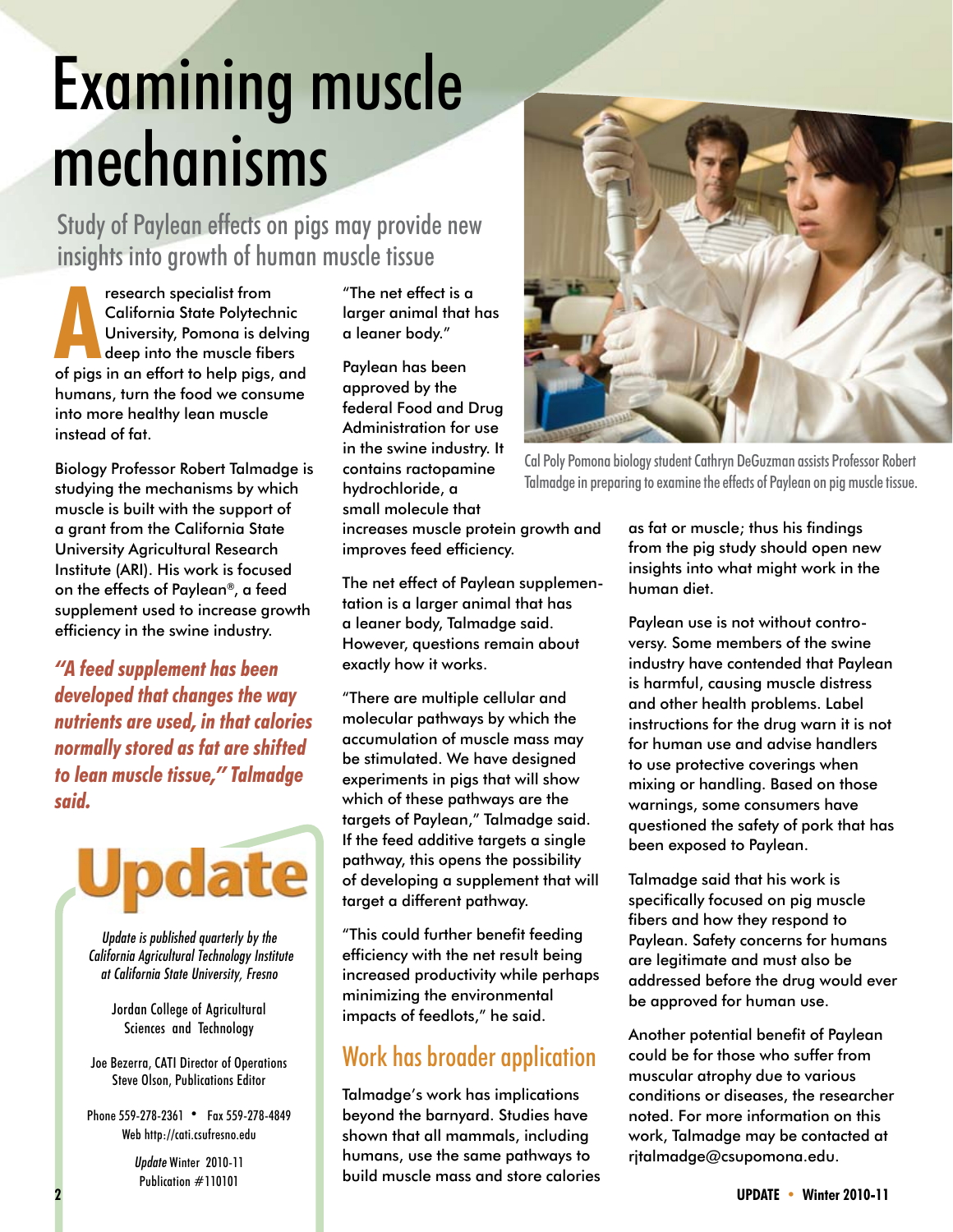

## **Center for Agricultural Business**

## India cotton study aims to aid California producers

**EXECUTE:** Conomics specialists from Fresno State's Center for Agricultural Business (Consider the pulse of the pulse continuously the set of the pulse continuously help U.S. cotton farmers – by conomics specialists from Fresno State's Center for Agricultural Business (CAB) have engaged in an effort to studying production costs in India.

The work has resulted in a report titled "Indian Government Policy and Producer Profitability in Gujarat and Maharashtra: Implications for U.S. Cotton Exports." The study was funded in part by a grant from Cotton Incorporated, the producer-financed research and promotion organization.

Coauthoring the document are Agricultural Business Department Assistant Professor Srinivasa Konduru, CAB senior research economist Fumiko Yamazaki, and CAB Director Mechel Paggi.

#### India is major global exporter

"Recent technological advances and trade liberalization have increased

India's role as a major player in international cotton markets," Paggi said in outlining the study. "It is a direct challenge to U.S. cotton exports, especially in markets like China. A better understanding of the Indian cotton production system will allow U.S. cotton producers to assess their competitive position and allow for long-term strategic marketing planning."

Women field workers plant cotton seedlings in Gujarat province, India.

> Though the U.S. and India are in competitive positions, colleagues in the two largest Indian cotton producing provinces of Gujarat and Maharashtra assisted the Fresno State researchers in their visit to the area and the survey of production costs and practices, Paggi said.

"You might call it 'overt' intelligence gathering, when we are allowed to examine their production practices," Paggi said.

The primary objective of the study was to determine what factors influence the profitability of Indian cotton production, Paggi said. In some cases it may be government support payments. But other factors also come into play, such as the cost of labor and

*See Cotton on Page 7*

### Dual degree program graduates first class in Beijing, China

**The Jordan College of Agricultu**<br>
Sciences and Technology (JCAS<br>
is anticipating its first class of<br>
graduates from the China 1+2+1 he Jordan College of Agricultural Sciences and Technology (JCAST) is anticipating its first class of Dual Degree Program this spring.

The program provides an opportunity for Chinese students to attend their own university for one year in China, study two years in the United States and then finish their final year back home. The Fresno State program, initiated in 2008, has enrolled 10 students, four of whom will graduate in Beijing this spring after spending two years at Fresno State, said Bill

Erysian, manager of grants and international projects for JCAST.

"The 1+2+1 Dual Degree Program is one of the premier educational opportunities currently available to Chinese university students, and Fresno State's Jordan College is proud to be an active partner," Erysian said. "The program provides a great opportunity for our students to interact with their Chinese counterparts and brings a new level of diversity to our campus."

The dual degree program is part of a larger university effort to better

prepare both Fresno State and Chinese students for new opportunities in agricultural trade between the two countries, noted Mechel Paggi, director of the Center for Agricultural Business (CAB).

CAB supports not only the dual degree program but also other new efforts focusing on Chinese agriculture and food issues, such as the development of the Agricultural Business Department's study abroad program in China. The overall goal is to help prepare undergraduate students for opportunities in global business markets, Paggi said.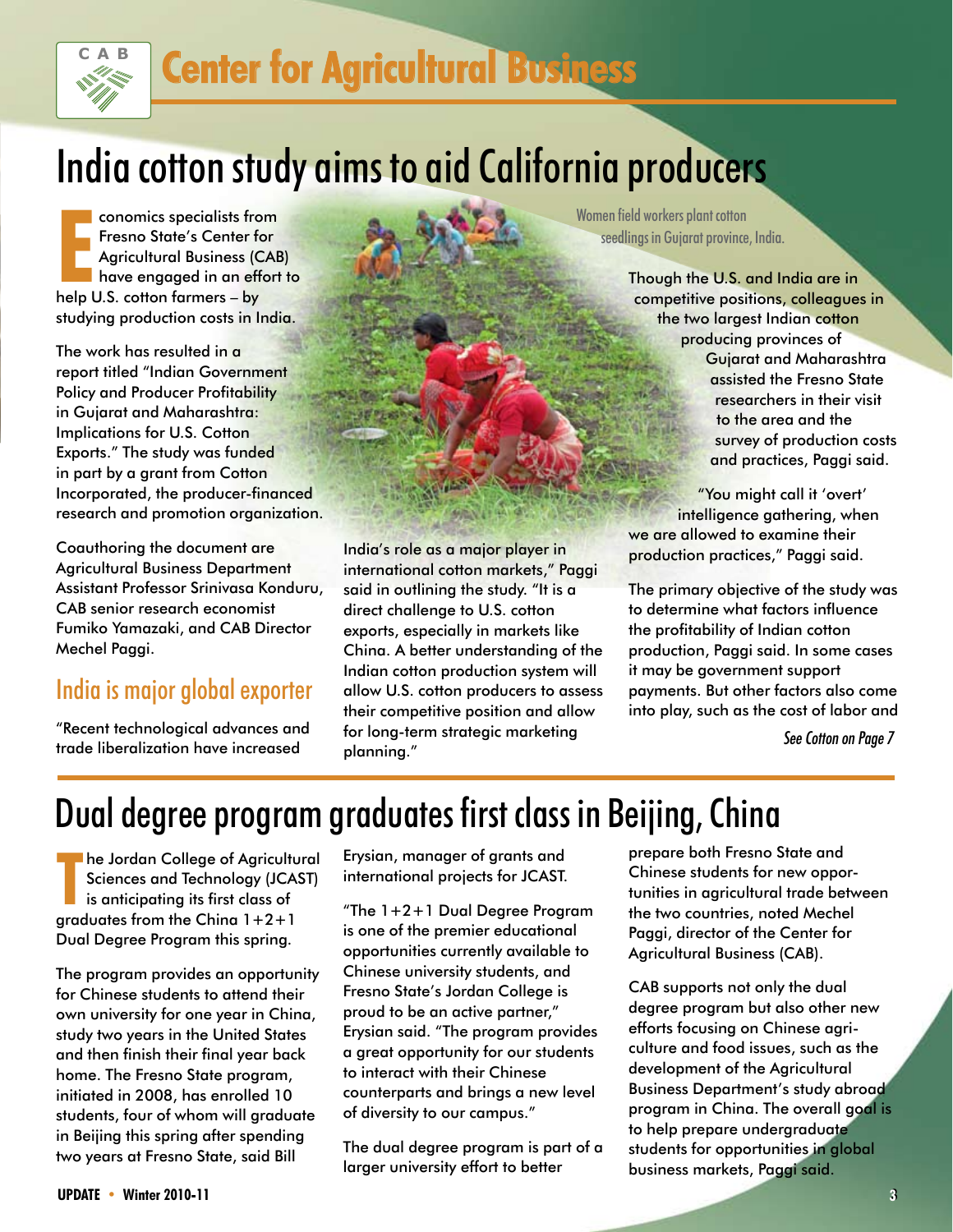# Thriving on research...

Graduate students in food science program emerge ready, willing and highly qualified for entry into industry positions

**Research activities overseen by**<br>
Fresno State's Center for Food<br>
Science and Nutrition Research<br>
(CFSNR) provide an important<br>
educational pathway for Fresno State esearch activities overseen by Fresno State's Center for Food Science and Nutrition Research (CFSNR) provide an important students who have earned their bachelor's degree. Graduate-level research enhances the development of professional-level problem-solving skills that will be required for entry into industry positions.

**CFSN R**

"Advancing graduate education has been identified as one of the goals of the university's Strategic Plan for Excellence," noted Gour Choudhury, CFSNR director and one of the lead researchers in Fresno State's Department of Food Science and Nutrition. "In keeping with this goal,

> the center has invested considerable resources in advancing the graduate program in food science and nutrition."

In the spring and summer of 2010, the center oversaw master's degree work for nine students. One of those, Fredie Pacudan, was honored as dean's medalist from the Jordan College of Agricultural Sciences and Technology upon his graduation in May 2010. Another grad student, Preetam Sarkar, was recently admitted to a Ph.D. program at Purdue University, where he will pursue his advanced degree in nanoscience.

#### Addressing industry issues

According to Choudhury, Fredie played a key role in developing and testing an "eco-friendly" lye peeling system that Choudhury has been working on for several years with industry partner Wawona Frozen Foods of Clovis, California. The goal of the project is to significantly reduce fresh water consumption and discharge during peach processing.

> Fredie served as the lead research technician for the project, running processing line experiments at Wawona,

collecting samples and conducting data analysis at the CFSNR lab at Fresno State, Choudhury noted.

Graduate students work on various projects that aim to enhance the efficiency,

Food science Professor Gour Choudhury (left) adjusts extruder settings with the help of graduate student Preetam Sarkar during a recent demonstration for pistachio industry representatives.

safety and profitability of the regional food processing industry, Choudhury said. For example, student Christina Bawana is seeking to develop an edible coating that can be sprayed on fresh fruit to expand its supermarket shelf life. The treatment has the potential to prevent skin oxidation, preserve firmness, control moisture loss and reduce microbial growth.

Other graduate student research includes development of a yogurt beverage containing enhanced nutritional properties; analysis of pistachio shells and hulls as a media base for mushroom production; and development of new food products from prickly pear using extrusion technology.

The CFSNR's investment in graduate student research has paid off not only for the students, but for the regional food processing industry.

Wawona recently hired one of Choudhury's students direct from graduation into its own product development department, reported Duncan Dowdle, director of quality assurance and technical services.

#### *"We have found that the students in Dr. Choudhury's program are well disciplined achievers," Dowdle said.*

 "The majority of them have come out very well prepared. They have been exposed to industry issues and are problem solvers. They know how to handle the day-to-day mechanics of industry issues and problems," he said.

For more information about food science research opportunities through the CFSNR or the Department of Food Science and Nutrition, contact department chair Sandra Witte at 559-278-2164 or center director Choudhury at gchoudhury@ csufresno.edu.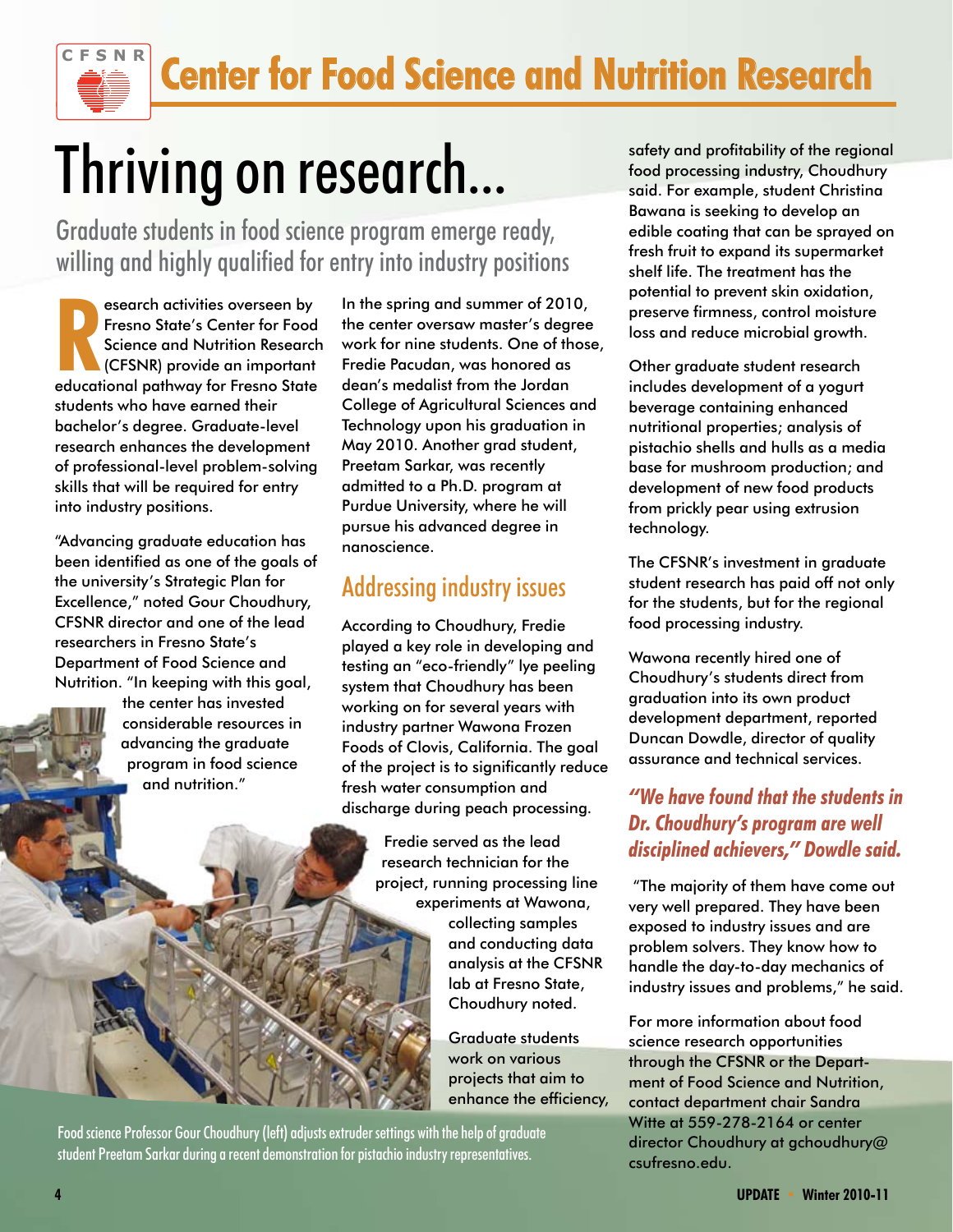# Remote sensing addresses West Side salinity problems

**FR** arm producers on the San<br>
Joaquin Valley's West Side<br>
in other areas affected by p<br>
soil quality have more tools<br>
help them improve their farming arm producers on the San Joaquin Valley's West Side and in other areas affected by poor soil quality have more tools to techniques, thanks to recent studies by soil specialists with Fresno State's Center for Irrigation Technology (CIT).

**ClT**

Soil scientist Florence Cassel Sharma recently concluded a study of remote sensing techniques for improving soil and crop management practices. The study featured the use of soil-salinity measuring technology pioneered at CIT in recent years, combined with aerial imaging to measure plant growth and vitality.

"Soil salinity is a critical problem in many farmlands of the San Joaquin Valley," Cassel Sharma said. "Salinity affects crop production and has to be managed. Soil salinity surveys and vegetation maps can help identify and characterize this spatial variability."

As part of her work, Cassel Sharma conducted salinity surveys of several cotton and pistachio fields exhibiting soil salinity problems on the West Side near Lemoore, California. The six fields surveyed are farmed by Azcal Farm Management, the industry partner in the project.

The research team used a Mobile Conductivity Assessment (MCA) system developed at CIT to determine soil salinity levels at multiple locations in each field. Following development of the soil salinity profiles, aerial

images characterizing plant vigor were obtained for each field and compared with salinity maps.

Overall study results showed that the use of remote sensing techniques, i.e., electromagnetic induction and aerial imagery, improved the knowledge of salinity and plant vigor variability across fields. These techniques can help growers and the agricultural industry conduct site-specific cultural and irrigation management practices at the field scale in order to reduce the effects of soil variability and to homogenize yields, Cassel Sharma stated.

For more information and technical details of the study, contact Cassel Sharma at fcasselss@csufresno.edu. This work was partially funded by California State University Agricultural Research Institute (ARI).

### Pomegranate: Findings will aid growers in developing irrigation schedules

#### *from Page 1*

is gaining wide acceptance for perennial cropping in California. "Studies are needed to evaluate the water requirements for pomegranate and to determine its suitability for production on a range of soil types using alternative irrigation systems." Ayars said.

As part of the project, Ayars has overseen establishment of a threeacre surface-drip-irrigated test plot of pomegranate at the San Joaquin Valley Agricultural Sciences Center – USDA-ARS facility in Parlier. Researchers will use two large weighing lysimeters to determine specific crop water requirements for the trees during crop development.

Each weighing lysimeter is planted with two trees and irrigated with drip irrigation. The scale can accurately record the amount of water applied to and used by the trees it holds.

"The lysimeters will help us to determine water requirements and crop coefficients for newly-planted pomegranate trees," Ayars said. "These data will be suitable for use in irrigation scheduling and water allocation by irrigation districts."

Partial funding for this project was provided by the California State



Photo shows one of two weighing lysimeters that will record water use of two trees.

University Agricultural Research Institute (ARI), with additional support by Paramount Farms. For more information on this project, contact Ayars at james.ayars@ars. usda.gov.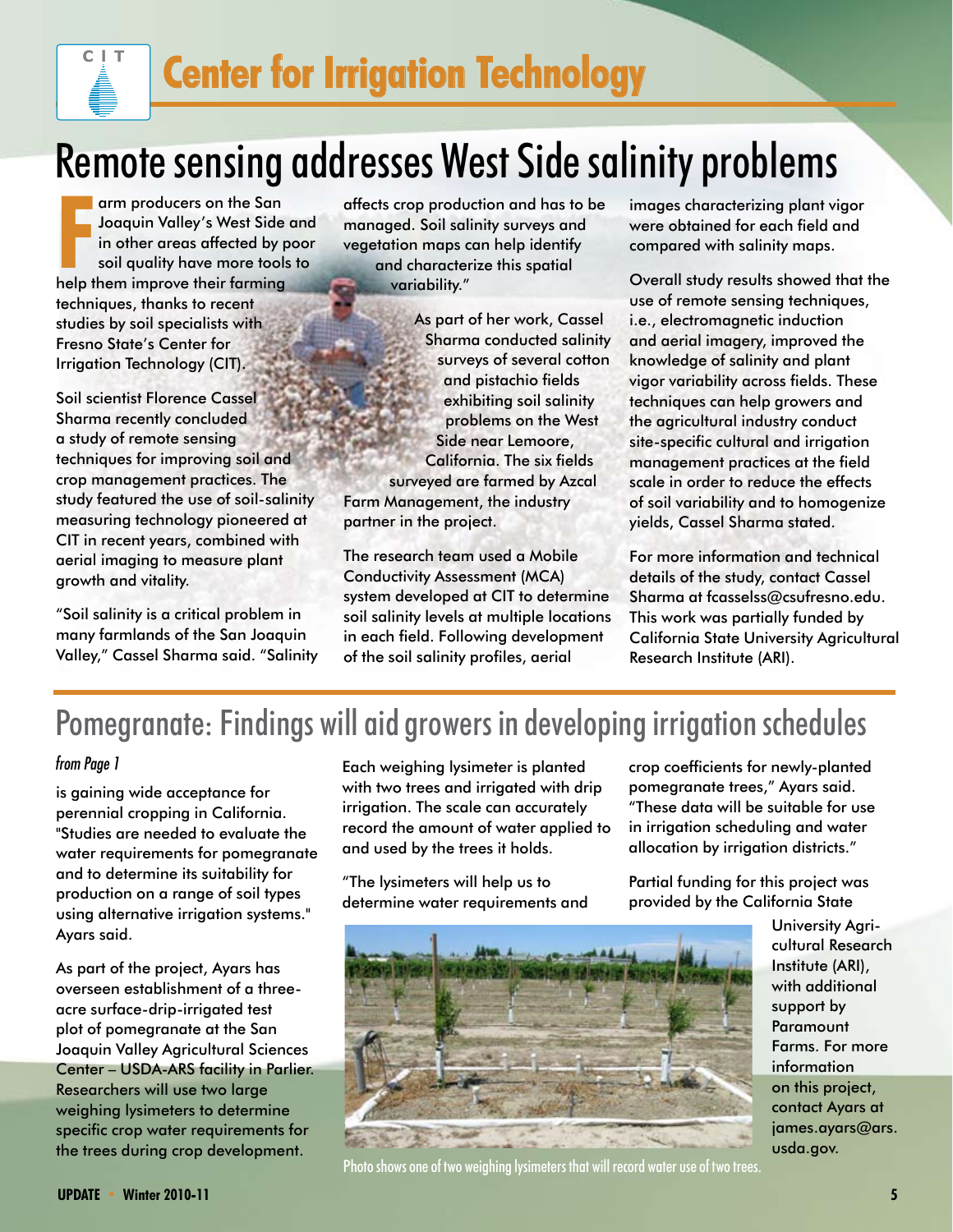

# Study reveals no correlation between 'hang time' and wine grape quality

study to determine whe<br>prolonged "hang time<br>red wine grapes will er<br>wine quality has<br>indicated no such correlation study to determine whether prolonged "hang time" of red wine grapes will enhance wine quality has in warmer regions such as Fresno, California, according to a recent report from scientists at Fresno State's Viticulture and Enology Research Center (VERC).

The effects of what the industry calls "hang time" have been a topic of discussion for many years, noted VERC viticultural research specialist and professor Sanliang Gu in releasing findings from a twoyear study of the effects of hang time.

"Delayed harvesting with hang time beyond 24-25 Brix has been widely discussed and practiced by some in recent years to obtain more fully developed fruit flavors and to enhance wine quality," Gu said. "Our overall goal was to determine if hang time improves wine grape fruit quality while monitoring its impact on vine health in the region."

Results of the study did show higher fruit levels of Brix, pH, aminonitrogen and potassium in grapes when harvest was delayed. However, negative effects included reduced levels of anthocyanins, tannins and phenolics, which provide essential color and flavor to wine.

"We determined that hang time does not improve and could possibly lower wine grape fruit color and flavor components while reducing yield," Gu said. "Since it does not offer any significant benefit but possible negative impacts, hang time to delay harvesting beyond commonly accepted Brix of 24-25 should be avoided."

For details, Gu may be contacted at sanliang@csufresno.edu. Partial funding for this project was provided by the California State University Agricultural Research Institute (ARI), with additional support from the wine grape and irrigation industries.

#### Upcoming events

A new series of workshops will focus on how to influence berry development and flavor through vineyard management. The series is hosted by Fresno State's Department of Viticulture and Enology (DVE) and Viticulture and Enology Research Center (VERC). Cosponsors include the San Joaquin Valley Winegrowers Association, Allied Grape Growers, and other industry partners. Advance registration fee for all three workshops is \$125, or \$50 in advance for individual

sessions. For more information, contact Cynthia Wood at cynthiaw@csufresno.edu or visit the San Joaquin Valley Winegrowers at www.idrinkwine.net. Dates and topics are as follows:

Feb. 11 – "Understanding berry development and how berries develop flavor." James Kennedy, Ph.D., VERC director and DVE chair, will discuss general berry development and associated issues.

 $M$ ay  $5 - 4$ Managing your vineyards for this season's flavor." Kaan Kurtural, Ph.D., Bronco Wine Company viticulture chair for VERC, will present research findings and discuss irrigation and canopy management strategies that influence berry flavor.

Oct. 20 – "Berry sensory analysis and training for growers and winemakers." Speaker to be determined.

### International experts to share insights at wine microbiology symposium

**The 2nd Annual International Win<br>
Microbiology Symposium set<br>
for March 29 and 30 at Tenaya<br>
Lodge Yosemite will feature national** he 2nd Annual International Wine Microbiology Symposium set for March 29 and 30 at Tenaya and international experts from five continents of the world discussing key issues of wine making.

Sponsored by Fresno State's Department of Viticulture and Enology and key regional grape and wine industry partners, the event will feature two days of discussions led by enologists and microbiologists from France, Italy, Spain, Chile, Sweden, Denmark, South Africa, Canada, New Zealand and Australia, as well as specialists from key wine-making regions of California.

Discussion topics will include microbial metabolism, malolactic fermentation, microbial ecology and yeast selection.

"The conference will feature speakers from all aspects of wine microbiology and highlight the latest discoveries by academic and industrial researchers, and it will provide a forum for winemakers to express what developments they would like to see in wine microbiology," said Roy Thornton, Ph.D., Fresno State microbiologist and chair of the organizing committee.

General registration fee for the event is \$699. However, significant discounts are available for early registration and for students.

For additional information on the conference and accommodations at Tenaya Lodge, visit Fresno State's viticulture and enology website at http://jcast.csufresno.edu/ve/ winemicro.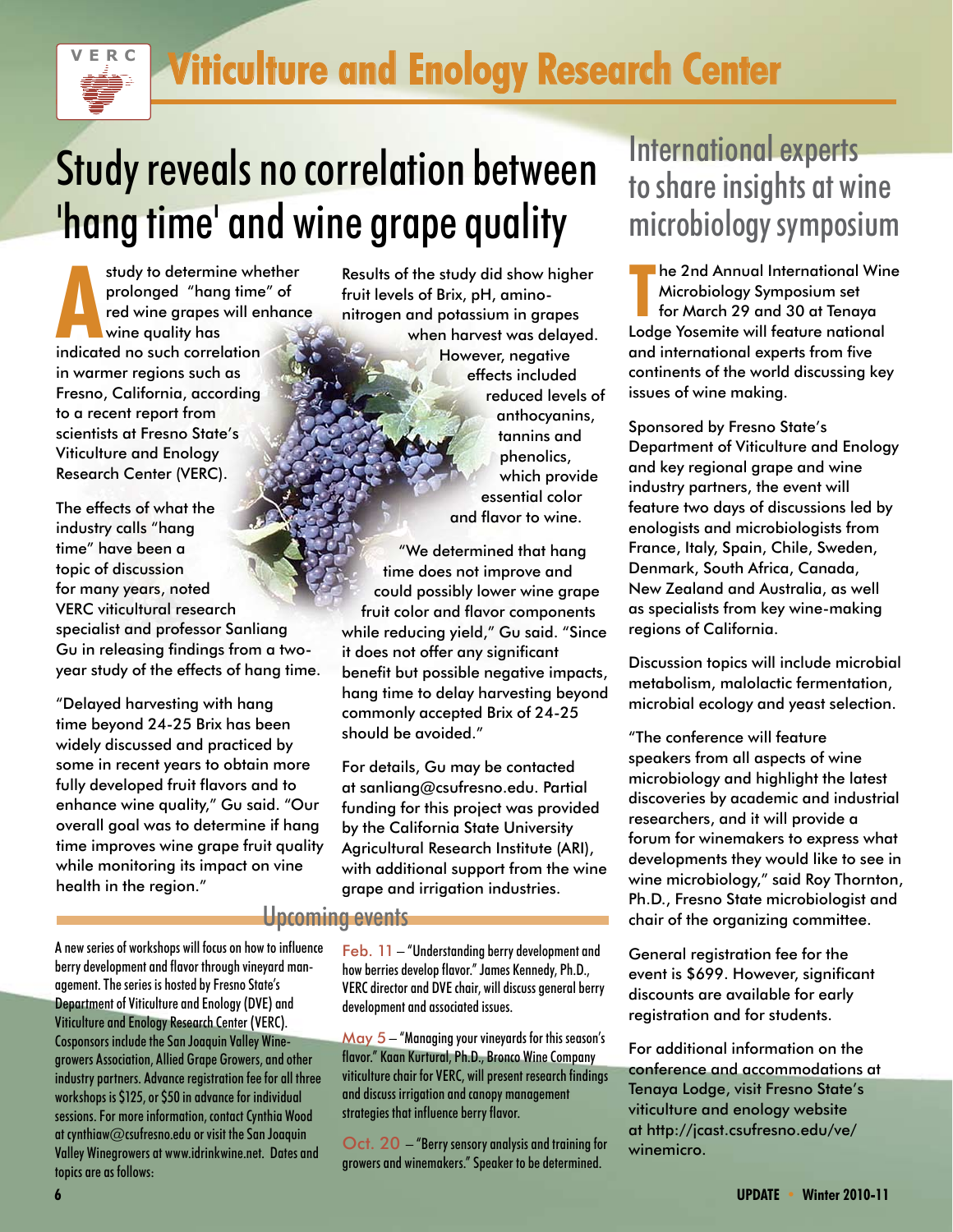# Jimenez-Flores presses forward in dairy research

**The Dairy Products Technol**<br>
Center at Cal Poly San Lu<br>
Obispo has become a<br>
recognized hub of dairy se<br>
research for California and the he Dairy Products Technology Center at Cal Poly San Luis Obispo has become a recognized hub of dairy science nation, thanks to the ongoing work of a dedicated professor and an inspired ensemble of faculty, staff and student research partners.

In honor of his work, fellow faculty and administrators recently awarded dairy science Professor Rafael Jimenez-Flores with the university's Distinguished Scholarship Award. The honor is given to two faculty members per year in recognition of outstanding achievements in research, creative work and professional development activities.

Jimenez-Flores has been a leader in research seeking to better understand the nutritional components of milk and dairy products and how they can improve the human diet. Since joining the Cal Poly faculty in 1995, he has directed nine projects funded by the California State University Agricultural Research Institute (ARI).

More recently Jimenez-Flores has focused on applications of molecular biology and physical chemistry to a key component of milk called the milk fat globule membrane (MFGM). New methods of studying this component at the molecular level, called proteomics, show promise for unleashing additional nutritional benefits of dairy products.

According to Susan C. Opava, Ph.D., dean of Research and Graduate Programs at Cal Poly, Jimenez-Flores has successfully advanced practical knowledge through applied science while bringing creativity to newer fields such as molecular biology.

*A key to his winning this year's award is Jimenez-Flores' ability to develop relationships with fellow faculty and students who share his passion for research.*

"He involves so many different faculty across campus in his work," Opava said. "He has really been a leader in getting faculty to work together and



Dairy science Professor Rafael Jimenez-Flores (left) accepts congratulations upon receiving Cal Poly San Luis Obispo's Distinguished Scholarship Award.

leverage their collective expertise to bring in project funding, as well as funding for the acquisition of major resources."

Jimenez-Flores has authored more than 70 peer-reviewed papers and 10 book chapters and holds three patents. In the last year he has served as advisor for seven graduate students and two postdoctoral fellows.

### Cotton: Study findings will help U.S. to clarify trade negotiation strategies

#### *from Page 3*

other inputs like water, pesticides and fertilizer.

"For example, fertilizer prices can be subsidized and help to reduce growers' production costs," Paggi said. "The question we were asking is, 'How profitable would the farmer be without these subsidies?'"

As part of the study, Paggi and Konduru met with farmer focus groups in the two study regions and discussed production methods and costs. The researchers also were given access to government

production records. The result is a summary of findings that adds more light to the issues affecting Indian export cotton prices.

"We found that the government's minimum support price hasn't really done that much lately given the recent run up in world cotton prices," Paggi said. "But it shows that without the fertilizer subsidies, farmers will incur almost double the expenditures to what they are incurring with the subsidies."

Information of this type is critical for officials to know when it comes to

discussions about domestic and trade policies, Paggi pointed out.

*"This way, when it comes to trade negotiations, we're able to discuss the full range of policies whether they are direct government price support payments or something else," he said.*

For a copy of the study report, or for more information on global trade issues regarding cotton, contact Paggi at CAB at 559-278-4405 or via email at mpaggi@csufresno.edu.